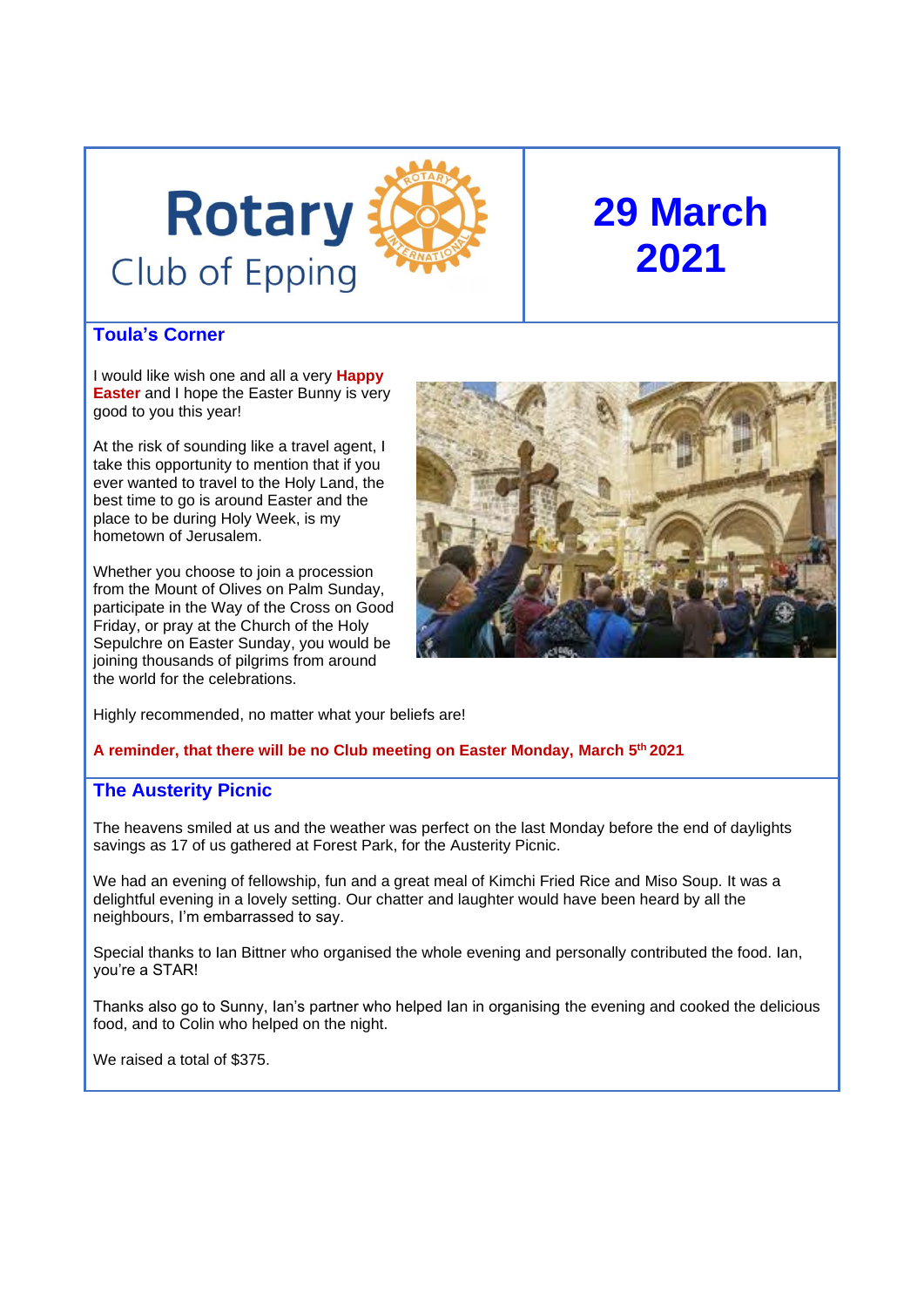# **Next Meeting – Monday 12 April**

#### **Celebrating Di Walker**

Special Night for a Special Lady. April 12. Di Walker.

Di is the only person that has had a continuous relationship with Epping Rotary since its charter in 1962 until now.

Di's husband, Russ, was a charter member in 1962 as was Russ's father, Arthur. Arthur was President in 1964/65 and Russ President in 1985/86.

Di has coordinated many floral boutiques for Changeovers, the District Conference in 2008 and the wonderful 50th Anniversary in 2012 which attracted 330. She was awarded a PHF in 2000. In 2016, she came to Oecusse with John Corney, Peter Garrard and myself to oversee our projects and to help the local communities. She is one very special lady.

#### **Bruce**

| Diane Walker PHF<br><b>Honorary Member</b><br>2010 ongoing | The then Diane Trayor's first experience with Epping Rotary was<br>when Russell Walker asked her to accompany him to a Rotary<br>meeting at Everglades reception centre, shortly before the Epping<br>Diane was heavily involved with the Rotannes group which<br>added a dimension for fellowship between partners, and whose<br>members providing willing support for any projects the club<br>Diane was a partner in all activities in running the Rotary<br>Catering van, Russ' pet project, built by members, during his year<br>as Community Service Director. For 33 years Russ was<br>responsible for bookings and towing, and Diane made sure it was<br>clean and provisioned before each use, and was always there<br>serving and cleaning up after its use.<br>Until recently she and Russ coordinated and catered for the<br>members' Christmas party held in the Presidents' or others<br>members' houses. A wonderful meal eagerly anticipated.<br>Her floral bouquets were a high point at many Changeovers and<br>inductions.<br>She was the originator and coordinator for the wonderful table<br>decorations for the District Conference in 2008<br>Diane was recognised as a Paul Harris Fellow in 2000 and was |
|------------------------------------------------------------|------------------------------------------------------------------------------------------------------------------------------------------------------------------------------------------------------------------------------------------------------------------------------------------------------------------------------------------------------------------------------------------------------------------------------------------------------------------------------------------------------------------------------------------------------------------------------------------------------------------------------------------------------------------------------------------------------------------------------------------------------------------------------------------------------------------------------------------------------------------------------------------------------------------------------------------------------------------------------------------------------------------------------------------------------------------------------------------------------------------------------------------------------------------------------------------------------------------------------------|
|                                                            | made an Honorary Member of the Club in 2010<br>Diane continues to give generously of her experience and talen<br>for any Rotary project she is involved with.                                                                                                                                                                                                                                                                                                                                                                                                                                                                                                                                                                                                                                                                                                                                                                                                                                                                                                                                                                                                                                                                      |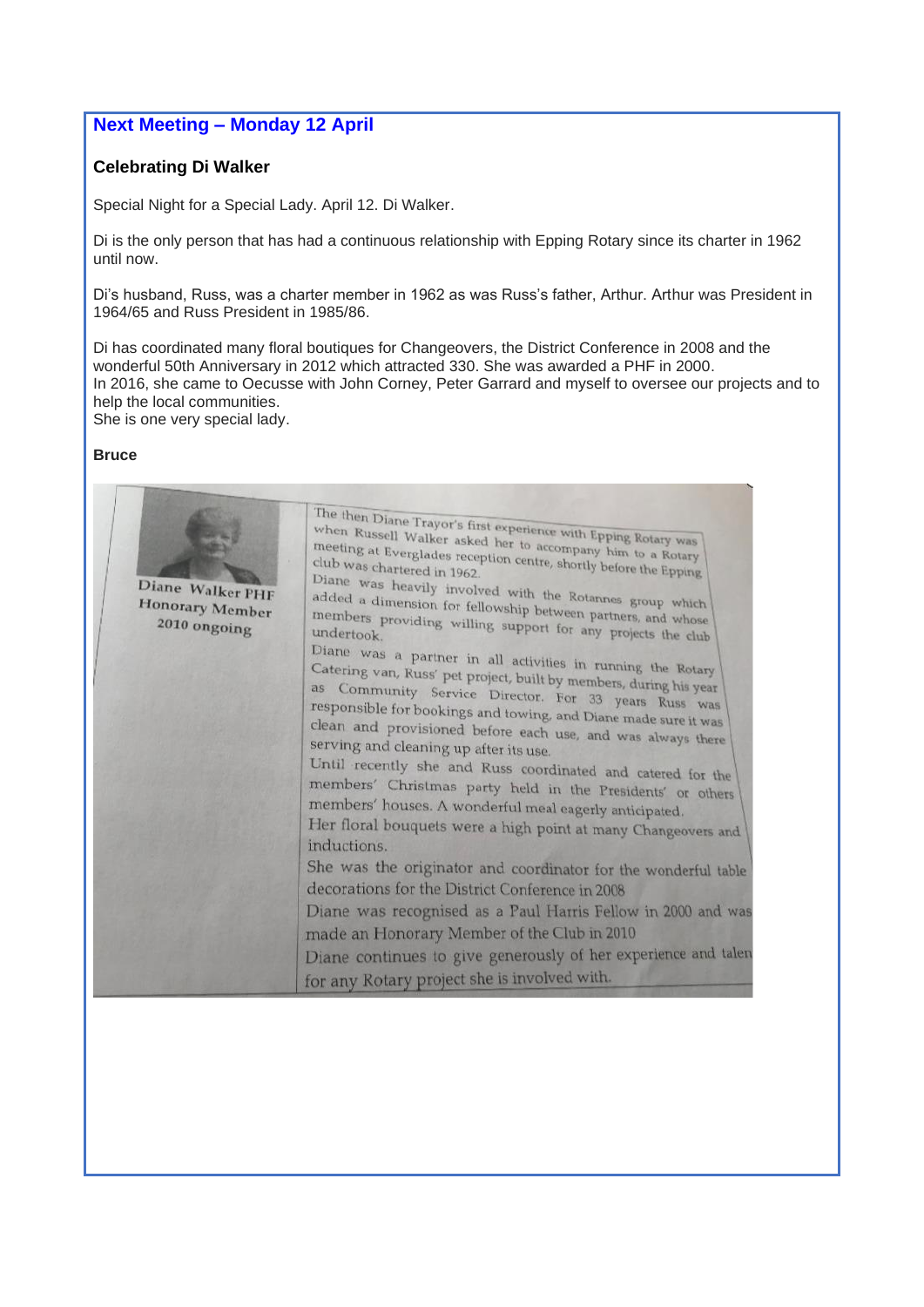| <b>Rotary Club of Epping</b>   |                   |                                                                                                                   |
|--------------------------------|-------------------|-------------------------------------------------------------------------------------------------------------------|
| Monday Night Program 2020-2021 |                   |                                                                                                                   |
| Date                           | Venue             | Speaker                                                                                                           |
| Monday, 29 March 2021          | Forest Park       | Austerity Picnic @ Forest Park                                                                                    |
| Monday, 5 April 2021           | <b>NO MEETING</b> | <b>Easter Monday</b>                                                                                              |
| Monday, 12 April 2021          | Club, Epping      | Celebrating Di Walker                                                                                             |
| Monday, 19 April 2021          | Hotel, Epping     | The Economics of Climate Change<br>Dr. Rohan Best, Senior Lecturer,<br>Macquarie University                       |
| Monday, 26 April 2021          | <b>NO MEETING</b> | <b>ANZAC DAY</b>                                                                                                  |
| Monday, 3 May 2021             | Hotel, Epping     | Melissa Kang<br>Youth Mental Health<br>Honorary Associate Profesor,<br>Westmead Clinical School, Uni of<br>Sydney |

# **Working Bee**

An all-out effort is to be made to complete the community garden at North Epping Public School next Thursday 8th April. It is school holiday time which makes it an ideal time to do this work. The Working Bee will follow the usual Thursday morning walk and coffee at North Epping Shops.

So why not join us for the walk at 8.30am and/or for morning tea at North Epping?

If you can't make it for the walk and coffee, then we would love to have you along to help at the school. We plan on starting at around 10.30am.

Our greatest need apart from human power is for cordless or impact drills. Somebody at our last working day had an excellent cordless drill. Sadly, I have forgotten who. I would just love to have this drill along next Thursday accompanied by its owner of course. If anyone reading this knows of anyone who has such a device, please ask them to contact me. I would be most grateful.

Kind regards, **Trevor (0449126896)**

#### **Tim's Farewell**

Epping Boys High School invited our Rotary Club to the farewell dinner of their outgoing Principal, Tim O'Brien.

Deretta, Bruce, Peter and I attended the event, and I am happy to report that the special relationship our club enjoys with EBHS was well highlighted firstly by Jessica Schadel, the relieving principal in her speech and by Peter Garrard, who was asked to say a few words.

On behalf of Rotary, we presented Tim with a card and a present and wished him the best in his new position.



Altogether, a lovely evening!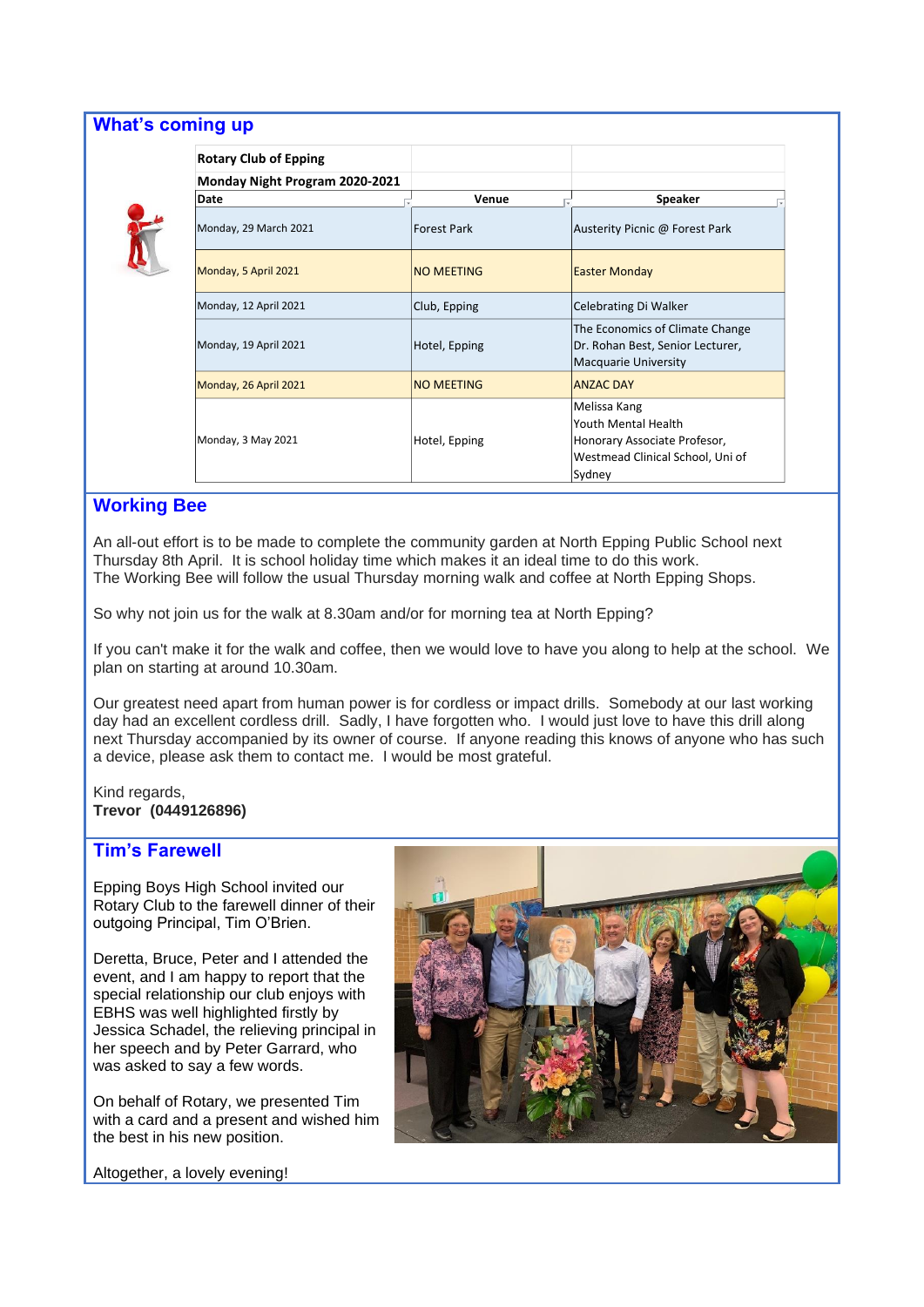# **President Elect Learning and Development Day (PELD).**

Incoming Presidents Toula and Narelle were among around 80 PEs and members of the District team, such as John and myself, at the annual PELD last Sunday.

The photo shows the incoming DG, Lindsay May, his wife, Tania, plus us 4. It was a very good day and our District 9685 will be in for a very good year under the leadership of Lindsay. He is a very impressive person, well organised, has ambitious goals and a very supportive wife.

#### **Bruce**



# **A Call for Prizes**

This is a call to all members to help us gather great raffle prizes.



With approval from the Board, our club will be embarking on a **Community Raffle** as a fundraising initiative to help raise money for our community projects and initiatives including the Community Garden.

The money raised by the community will be given back to the community.

To make it enticing, we need to offer amazing prizes!

Do you have friends or acquaintances that may offer a special prize?

Minimum value of \$100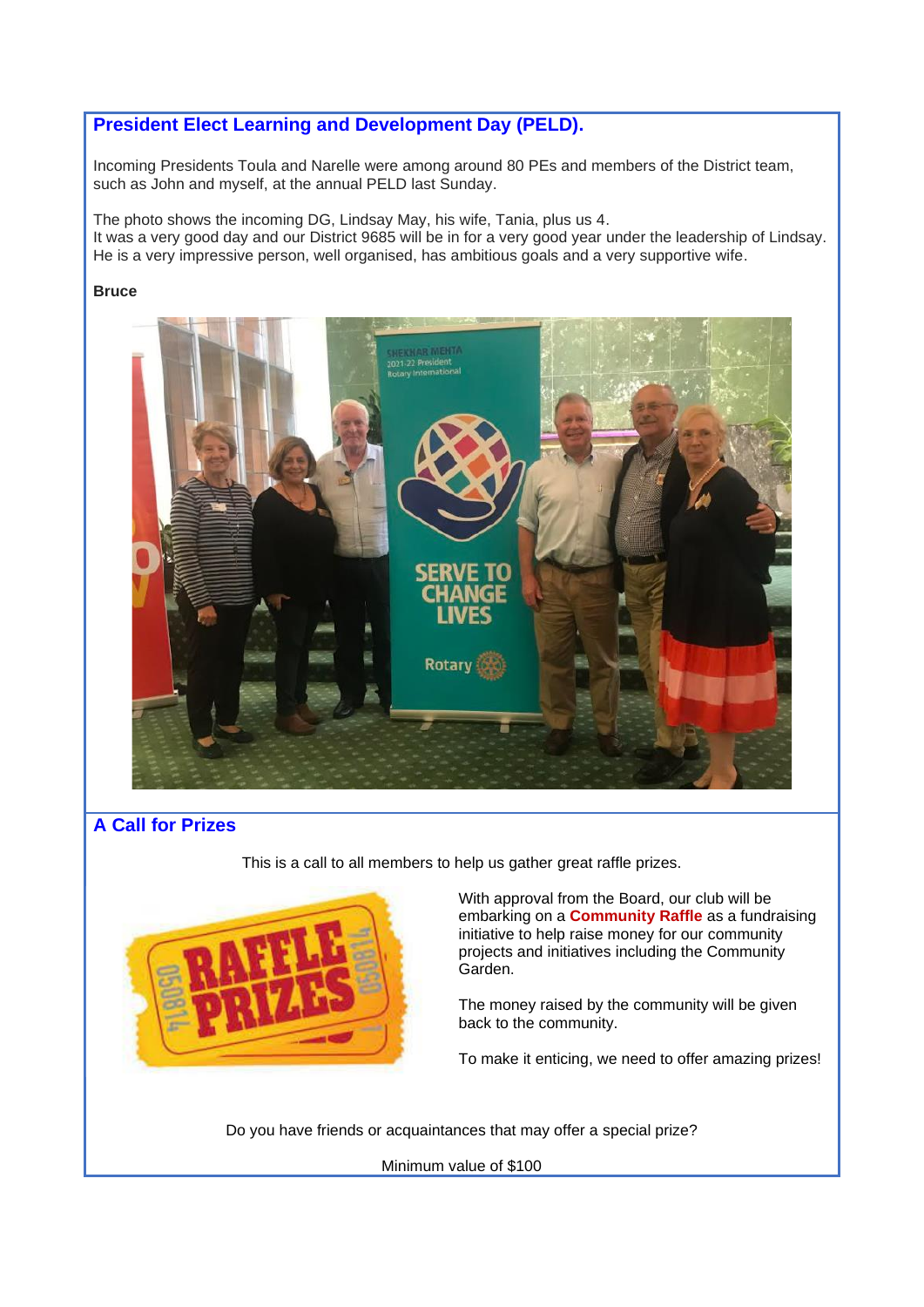#### **New Weekend for Blue Mountains - August 7-8**

We've had to change our Trevor walking weekend from early July to August 7/8. The previous July weekend clashed with the District Changeover. It would have been a bad look if our attendance there was zero or minimal.

I apologise for the date change as I should have been aware of the Changeover date. I've rebooked the Red Leaf for those who had previously booked. If this doesn't suit you, please continue both the Red Leaf and myself.

I've also booked an extra room, so contact me if wanting that booking. If there are more interested in the weekend, contact me ASAP as there are still a few extra rooms but they go quickly. Trevor's program will be as per previously stated and Trevor is definitely leading the two days. He's just asked me to look after the bookings.

**Cheers Bruce**

# **Australian Rotary Health Latest News**



www.australianrotaryhealth.org.au

It's our birthday and after a year of COVID-19 restrictions that cancelled many of our plans, we want to celebrate! 40 years ago, [Australian Rotary Health \(ARH\)](https://australianrotaryhealth.us7.list-manage.com/track/click?u=72f147cc544a797b69e87713d&id=835a83da26&e=2521d47d28) was established as a charitable fund by Rotarian PP Ian Scott and the Rotary Club of Mornington, Victoria, to research the mystery of Sudden Infant Death Syndrome (SIDS).

Since those early days, our work has continued to expand and has made an impact not only across the country, but also internationally. With the support of Rotary Clubs and Districts in Australia, we are so proud to be a part of creating better health for all Australians. Research and advancements in knowledge funded by ARH provide both preventative and curative solutions for a broad range of health conditions.

Since 2000, our research focus has been on mental health. In 2012, this focus narrowed to the Mental Health of Young Australians (Aged 0-25), and in 2013, projects focussing on the Prevention of Mental Illness were included. Programs such as Cool Kids and Mental Health First Aid are just a couple of examples of our funding leading to positive outcomes.

Lift the Lid on Mental Illness is our national campaign for mental health research and awareness, and every year on World Mental Health Day (October 10) we celebrate [Hat Day](https://australianrotaryhealth.us7.list-manage.com/track/click?u=72f147cc544a797b69e87713d&id=abb8dd5f7d&e=2521d47d28) to raise funds for vital research into mental health.

In just 40 years, we've achieved so much. We're inviting you to help us mark this milestone year and invest in the future by supporting our work today.

# **Ryde Rotary 75th Birthday**

Ryde Rotary Club is celebrating its 75th Anniversary on Saturday April 17. Ryde were our sponsoring or father Club in 1962, the year we chartered.